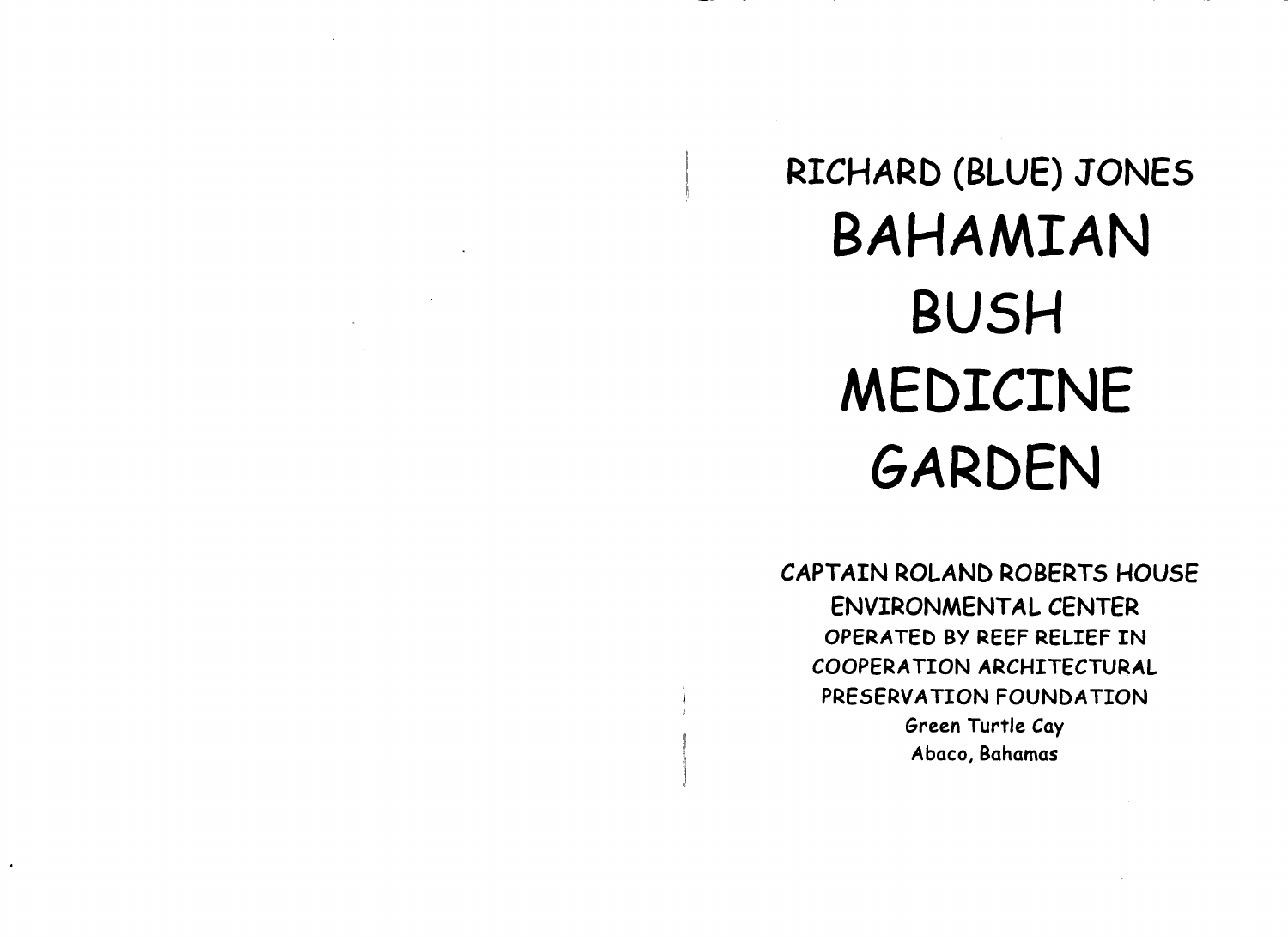**Bahamians have used indigenous plants for medicinal purposes for hundreds of years. This tradition, called "bush medicine" was brought to the Bahamas by African slaves and gained importance in the out islands where doctors were rarely available. Cat Islanders, have the reputation for longevity. They attribute bush medicine with keeping them healthy. Nearly 100 plants in the islands of the Bahamas have been used to cure many ailments. In fact, some of these herbal remedies are beginning to be used by herbalists and natural health practitioners worldwide as viable treatments for serious illness.**

**ALOE VERA** (Aloe succotrina)- The latex "bitter aloe" acts as a strong purgative and the jelly-like substance obtained by slitting and scraping the gel, applied directly to skin, burns or sunburn, alleviates pain. If a leaf is cut lengthwise, spread flat in a frying pan and warmed it is said to cure sores if placed directly on the affected part. The gel is said to remove wrinkles. There are numerous healing claims. According to legend, aloe is the only plant brought from the Garden of Eden by Adam when he was expelled. From this original shoot, all other aloes are believed to have sprung earning the name "shoot of Paradise."

BANANA (disambiguation) - A giant herb native to Southeast Asia but is cultivated in every tropical region of the world. Economically, it is the most important fruit world wide and ranks 4th after rice, wheat and maize in human consumption. In the poorer regions of the world it is the major food crop. There are many varieties of banana, some being more starchy than sweet, but it is suggested that the cultivation of banana goes as far back as 5,000 BC. Throughout Bahamian history the Banana has been used to treat blisters, burns, diarrhoea and fever. The skin of the banana can be rubbed on as an insect repellent along with onion, garlic and chili pepper.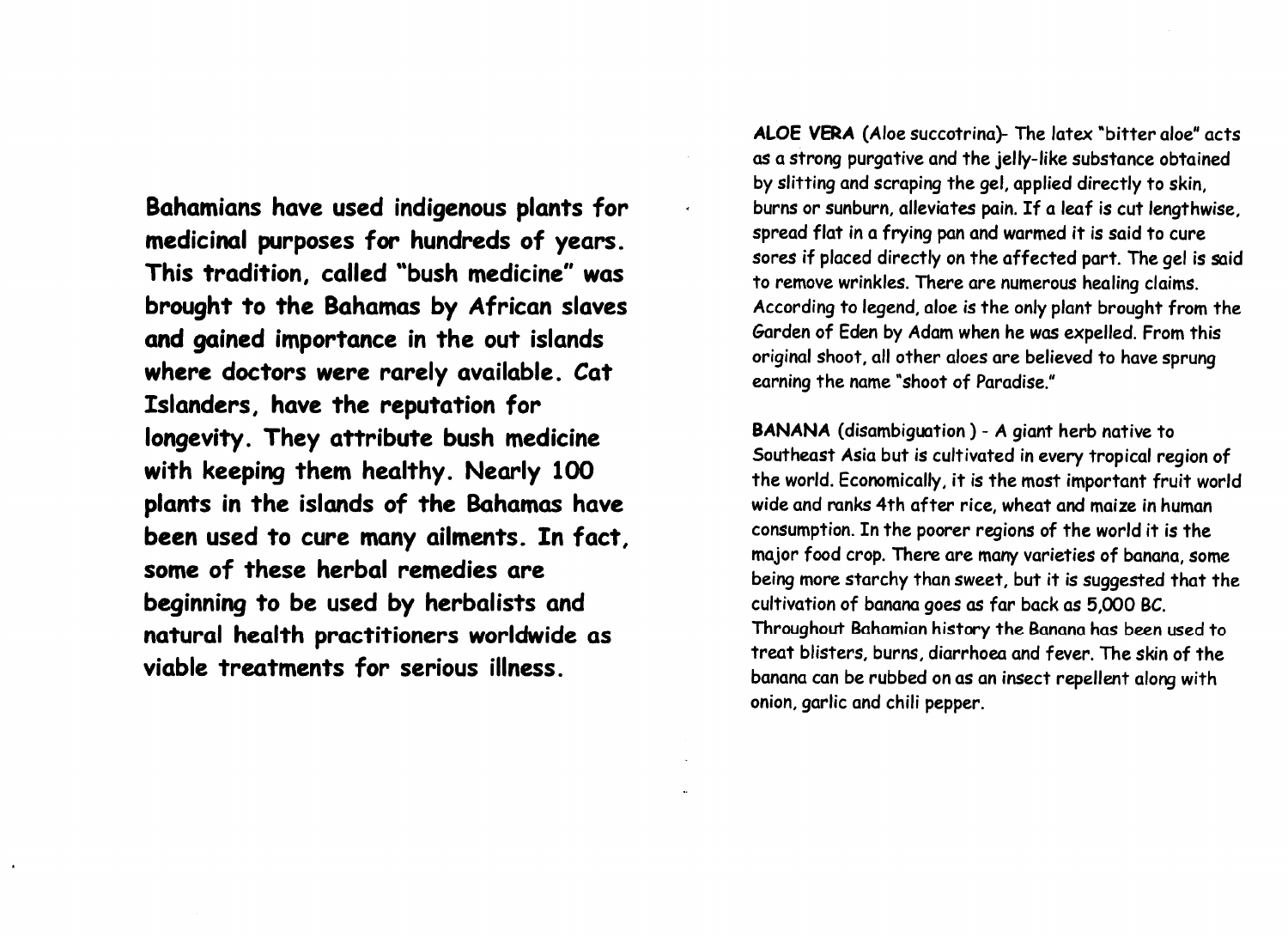BAY GERANIUM, SOAP BUSH (ambrosia hispida) - Can be made into a soap to relieve itching skin. It is highly recommended for indigestion, and used by people declining to clear the lungs. It is widely used for the common cold. It has antihistaminic properties and is a diaphoretic (causes sweating). A strong tea is made and served hot with lime and salt.

BAY LAVENDER (Argusia gnaphalodes ) -A tea used to treat fevers, gonorrhea, syhphilis, bladder stones, kidney problems, fish poisoning, rheumatism, and to induce abortions.

BLUE FLOWER (valerianoides jamaicensis) Used as a drink for fevers and for cooling the blood. A leaf bound directly on a boil will bring the pus to the surface. As a wash for the skin it will relieve irritations. It will also relieve constipation, colic and gas in babies.

BUTTERCUP (turnera ulmifolia) - Used in the treatment of "the gripes" and menstrual disorders, also in constipation and stomach pains in infants.

CACTUS-PRICKLY PEAR (Opuntia dillenii)-The ripe, red fruit can be eaten raw or baked, and can also be made into jellies and wine. All parts of this thorny plant are useful for food or medicines. The jel of the plant is used for healing wounds.

CASTOR BEAN (Ricinus communis) -Young leaves are good for sore breast and bursitis pain. It has been used for hemorrhoid pain.

DANGER! -Children could conceivably die from as few as three beans; adults may die from consuming eight.

"CATNIP" SMALL WHITE SA6E (salvia serotina) - Sought after as an appetizer, used as a health drink in pregnancy. It is given to children to rid them of worms and is considered beneficial in colds, influenza, to relieve an itching skin and as a nasal douche for sinus.

## CERASEE, ART PUMPKIN (momordica charantia)

A tea made of the vine is used for diabetes, hypertension, worms, dysentery, malaria and as a general tonic as a blood purifier. It is also very effective to relieve constipation and colds and fevers in children. As a tea it has been known to be used by women in Latin America for menstrual problems and to promote discharge after childbirth. It is said that if the tea is taken 9 days after giving birth it cleans out and tones up all the organs involved in the delivery. For the same reasons it has been used as a natural method of birth control by taking 2 cups each day after intercourse for 3 days. As a wash, the tea is used externally for sores, rashes, shin ulcers and all skin problems. As a bath it is good for arthritis, rheumatism, gout and other similar ailments. It also has claim to sooth the skin and used to treat fever, flu, congestion, and cramps.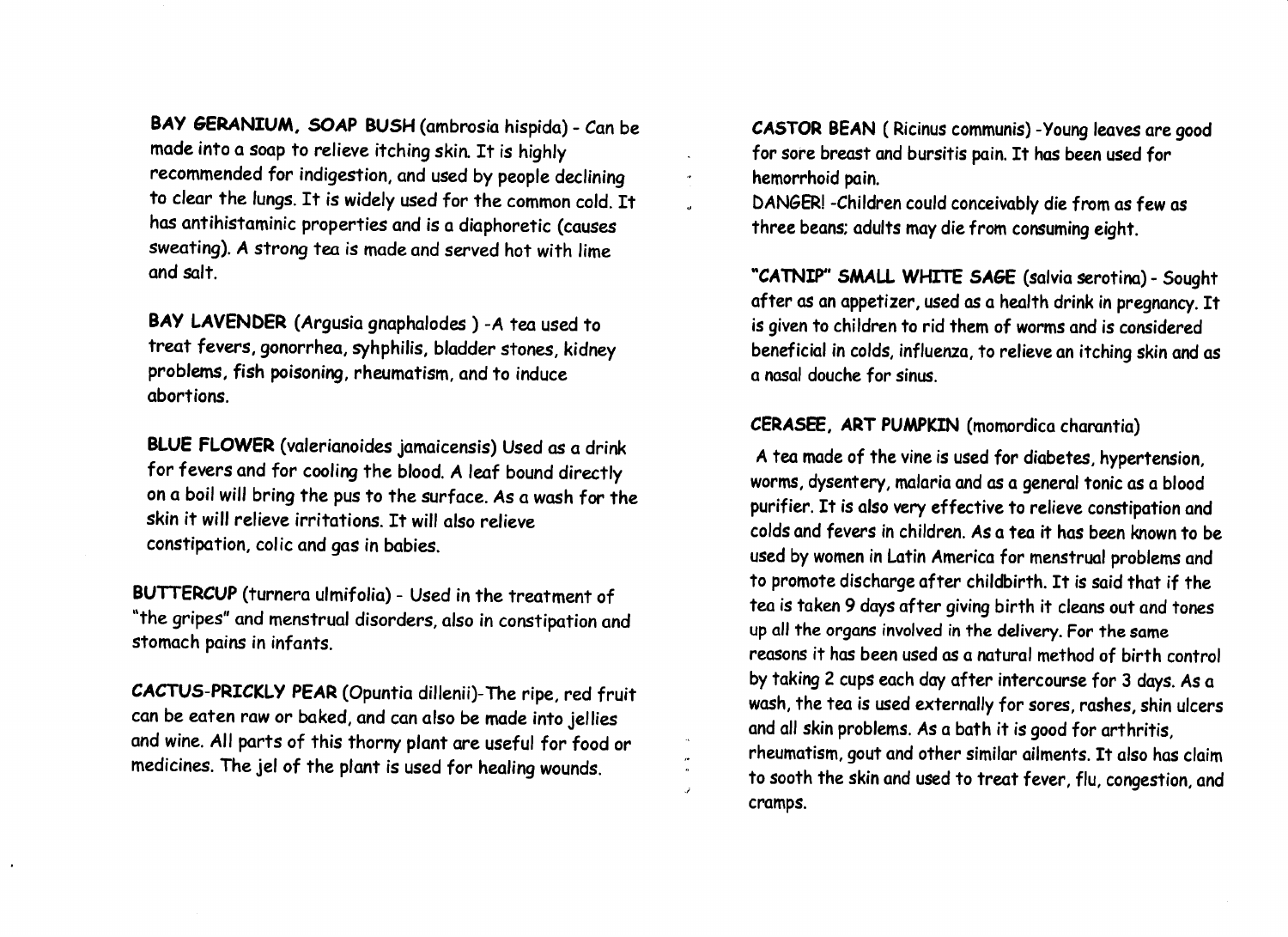CORN SILK (zea mays) - used to reduce acidic conditions in the body, aid in the kidneys and cleansing the blood.. Use only fresh corn silk tea, one spoon to a cup of boiling water. Also good for bed wetting.

DILL (anethum graveolens) - Dill is a common seasoning herb. It is used as a tea to sooth infants colic and mild stomach pains in adults. It can be taken anytime.

FEVER GRASS. LEMON GRASS (Andropogon citratus) - It is considered a cleanser and a relaxer. Lemon Grass is principally taken as a tea to remedy digestive problems such as diarrhea, flatulence and stomach ache. It is particularly suitable for children. Aids in lowering fever from the flu. If applied externally as a poultice or diluted into an essential oil it can be used on pain from arthritis.

## GALE OF WIND, MIMOSA, HURRICANE WEED

(phyllanthus amarus) - This weed grows wild near the beach, and is used to make tea to reduce fever and as a tonic to improve the appetite, constipation, typhoid fever, flu and colds. It is called the "stone breaker plant" because it has been used for generations to eliminate gallstones or kidney stones. It's popular herbal treatment is due to the fact that it is said to have no side effects or toxicity. It has been a focus of a great deal of research in recent years because of it's antiviral qualities and may even be useful in treating hepatitis and the HIV virus.

GUM ELEMI, GUMBOLIMBO (bursera simaruba) - Used as a tea for rheumatism. Brew it and put it in the bath to relieve back pain. The leaves crushed and made into a poultice removes the sting from bees and wasps. The juice of the leaves or bark is applied to the skin if contaminated with poison bush. Bahamians rather call it Gamakmee or Kamakmee. It is an important ingredient in the aphrodisiac bush tea called the "21 gun salute on Cat". It is also called the "tourist tree" because the tourists get burned and peel much like the red peeling bark on this tree!

LIFE LEAF: LIVE FOR EVER (bryophyllum pinnatum) - This is a plant which grows profusely in wastelands and even on rock walls. New growth is derived from tiny plants produced in segments of the leaves. It is used in "shortness of breath" and for kidney conditions. The herbal tonic composition improves respiration, aids in the elimination of toxins and improves overall vitality.

LIGNUM VITAE (quaiacum officinale) - Commonly referred to as 'ironwood', wood so dense it will not float. In 1700 Lignum Vitae was considered the penicillin of the time. The bark was chiefly used as a cathartic, the fruit as a vegetable and the flower as a laxative. The white juice coming out of the bark was used against a "scald head." Nowadays, it is used as a tea and as a bath for body pains. It is the most versatile native Bahamian plant and referred to as "the tree of life" or as many old folks call it "Nigly Whitey" - the national tree of the Bahamas.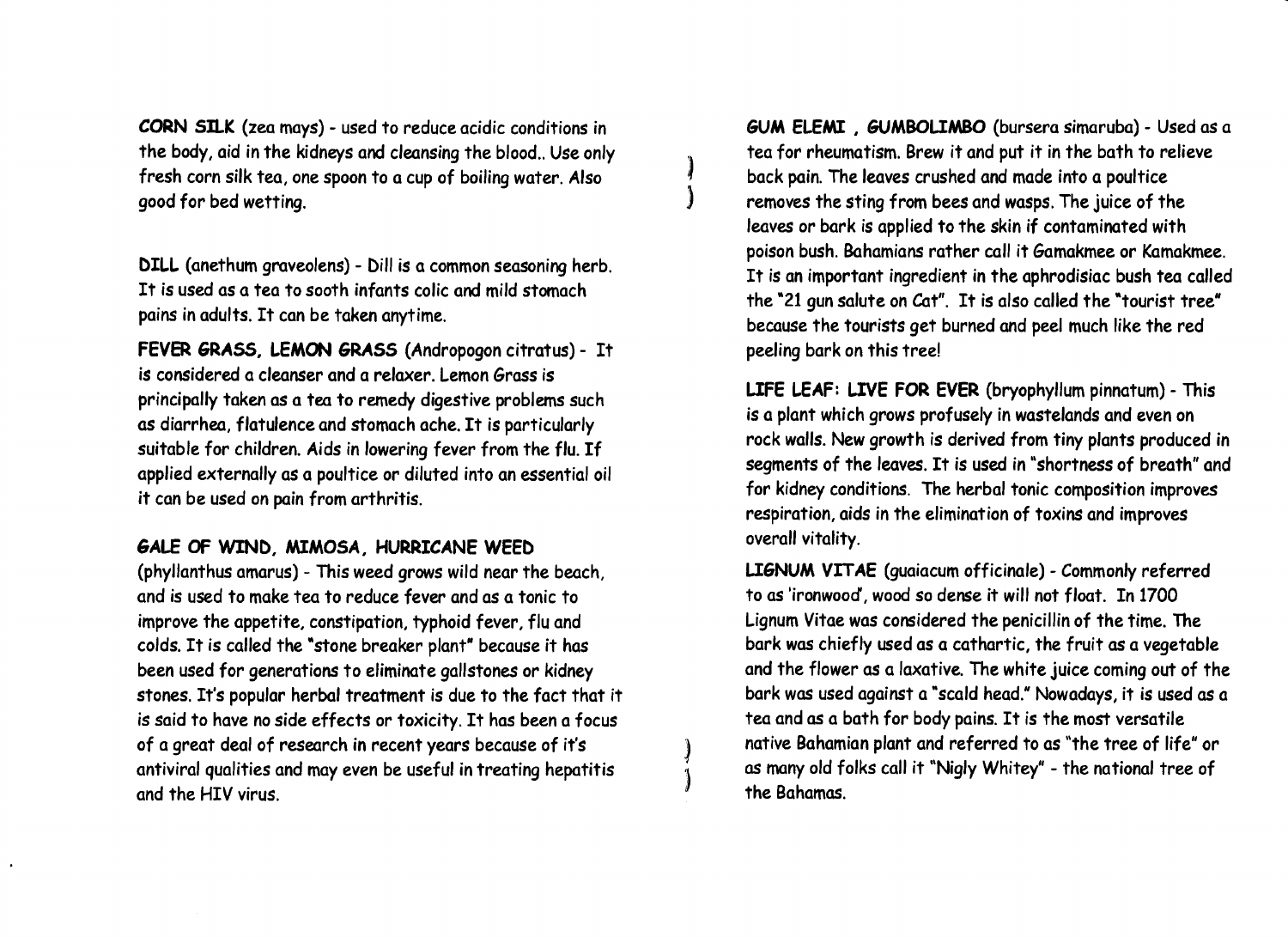LIME (citrus aurantifolia) - The juice of a lime will keep mosquitoes off the body and if applied to a bite relieves the itch.

LOVE VINE. DODDER (cuscuta americana) - Used in a bath to sooth the skin from itching and prickly heat. Tied around the waist gives relief from backache. Claims to help in virility. If it is an aphrodisiac you are looking for, then the Love Vine could be the plant for you. Apparently this vine can be found not-so-lovingly attached to other plants, which it eventually kills. As with most of the local remedies, the vine leaves are made into a tea.

MATCH ME IF YOU CAN (acalypha wilkesiana var, macafeana) -It is said that no two leaves of this plant have the same markings. For rheumatic pains the large leaves are slightly crushed, applied to the affected parts and bound firmly in place. The same is worn on the sole of the shoe as a cure for colds.

MINT BUSH (Mentha ) - Use as a tea. A proven remedy for stomach pains and to stimulate the body.

PAPAYA (carica papaya) - Used as an aid to digestion. The milk or white juice diluted with water and drunk for indigestion. A slice of the green fruit placed on ringworm will make it disappear, along with chiggers. The seeds can be swallowed and are good for ridding the body of worms. The flesh of the fruit and the powdered leaves are used as a meat tenderizer. The meat of the fruit can be applied to an ulcer and left for 24 hours, it will slough off and leave a clean surface. It has been injected into a slipped disc with some success.

PERIWINKLE (vinca minor, rosea, alba) -This plant has been used historically throughout the Caribbean to treat a wide assortment of diseases. The juice from the leaves is used to treat wasp stings and other insect bites. The plant can be boiled to make a poultice to stop bleeding. It has been used as an astringent, diuretic and cough remedy. The people believe that due to its effect of destroying white blood cells it is good for the treatment of leukemia.

PIGEON PEA or PLUM (Cajanus cajan, cocoloba) - When brewed into a tea it is good to combat diarrhea.

POUND-CAKE BUSH (parthenium hysterophorus) - Flowers from spring to autumn. It is used to combat 'weakness', coughs, and as a wash for skin sores. The flowers are sometimes 'parched' (dried) and sprinkled on skin sores. It is made into a tea for diabetics.

## ROOSTER COMB, SORE BUSH. SCORPION TAIL

(heliotropium parviflorum) - Used in the treatment of skin conditions. The leaves are dried and sprinkled on open sores. The leaves and flowers, when dried into a powder are very effective in impetigo and other children's sores.

SALVE BUSH (solanum verbascifolium) - The leaves are considered potent medicine for expelling all impurities through the urine. Pound the leaves to make a poultice to treat piles, hemorrhoids and scrofula. Heated leaves are applied as a cream to the forehead for a headache. A tea of the leaves is drunk for vertigo. An infusion of the plant is used for a bath after childbirth. As a tea it is said to be used for coughs, and as a wash calms skin irritations.